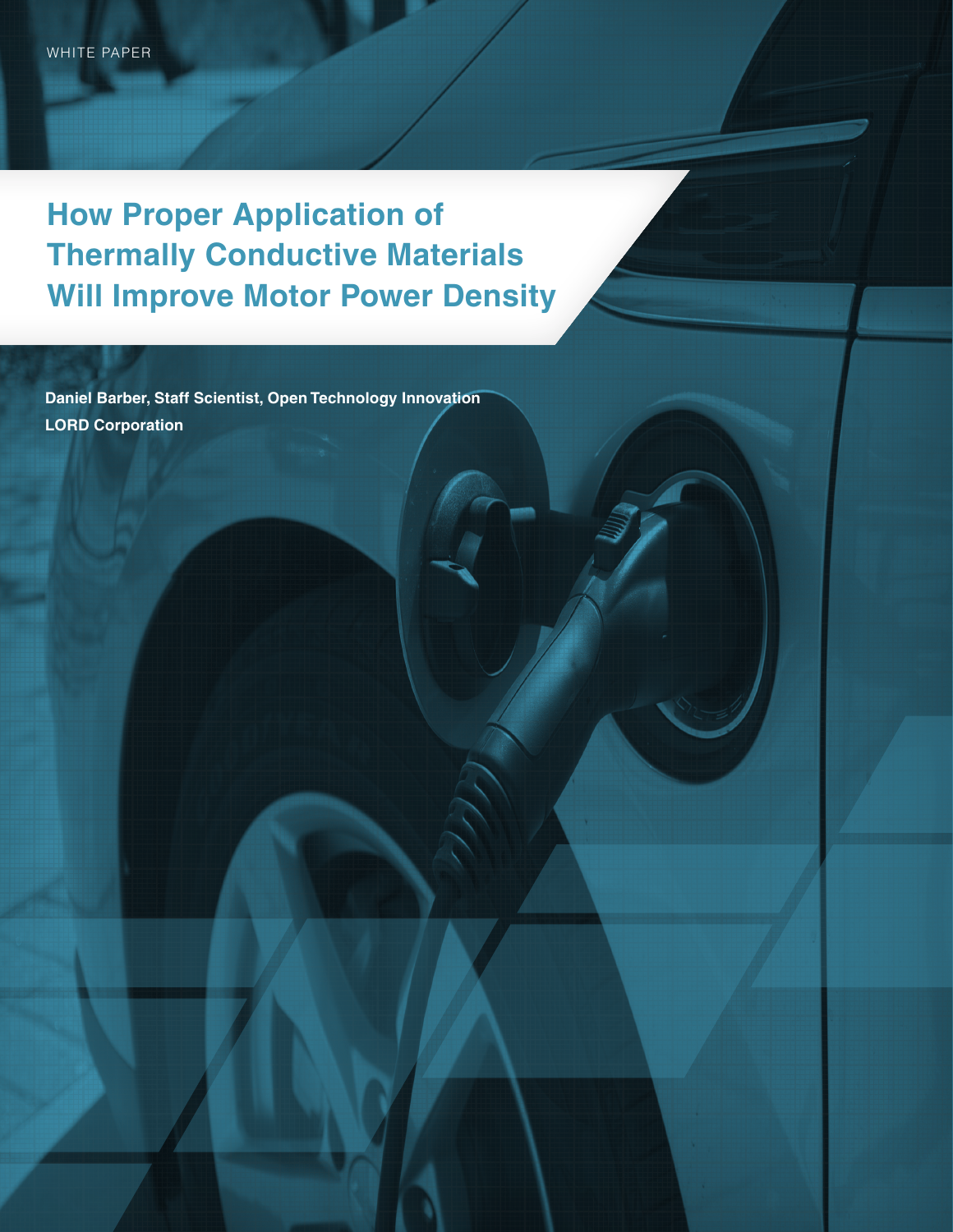# **How Proper Application of Thermally Conductive Materials Will Improve Motor Power Density**

## **ABSTRACT**

Motor designers have battled heat in motor designs for years. Thermal losses in electric machines rob motion systems of power and degrade efficiency. Excess heat can reduce reliability of motors and shorten their lifetimes. Meanwhile, electrification in all transportation sectors is driving requirements for motors with everhigher power densities. Good thermal management in electric machines and their power electronic drives can minimize losses, particularly copper (I<sup>2</sup>R) losses, and yield improved performance, reliability and efficiency. Research shows a potting or encapsulation process using high thermal conductivity material from LORD Corporation can dramatically decrease the operating temperature of an electric machine at a given load. Proof-of-concept research explored the benefits of potting motor end windings and power electronics with thermally conductive materials. Results showed significant decreases in operating temperature that correlate to higher motor efficiency and double-digit increases in output power.

### **INTRODUCTION**

The ability of high thermal conductivity materials to improve performance in electric machines was demonstrated during research conducted by Shafigh Nategh while a graduate student at KTH School of Electrical Engineering, Stockholm, Sweden. Nategh's research, "Thermal Analysis and Management of High-Performance Electrical Machines," dealt with thermal management aspects of electric machinery used in highperformance applications, with particular focus on electric motors designed for hybrid electric vehicle applications.

LORD CoolTherm™ SC-320 Thermally Conductive Silicone Encapsulant, a relatively soft, high thermal conductivity material (3.2 W/m∙K) with sufficiently low viscosity to be used in vacuum potting, was evaluated in Nategh's research. The electrically-insulating silicone encapsulant, designed for electrical/electronic applications, offers excellent thermal conductivity properties while retaining the desirable properties associated with silicones. CoolTherm SC-320 encapsulant is a two-component system that exhibits low shrinkage and stress on components as it cures and maintains a low viscosity for ease of component encapsulation. Environmentally resistant and UL-rated to UL94V0 and 180C RTI, CoolTherm SC-320 encapsulant is composed of an addition-curing polydimethyl siloxane polymer that will not depolymerize when heated in confined spaces.

In the first part of Nategh's thesis, new thermal models of liquid-cooled (water and oil) electric machines (i.e., motors) were proposed based on a combination of lumped parameter (LP) and numerical methods. A permanent-magnet assisted synchronous reluctance machine (PMaSRM) equipped with a housing water jacket, as well as an oil-cooled induction motor where the oil was in direct contact with the stator laminations, were evaluated. In the second part of the thesis, the thermal impact of using different winding impregnation and steel lamination materials was evaluated.

Conventional varnish and epoxy, as well as a siliconebased thermally conductive impregnation material (CoolTherm SC-320 encapsulant), were investigated and the resulting temperature distributions in three small permanent magnet motors were compared.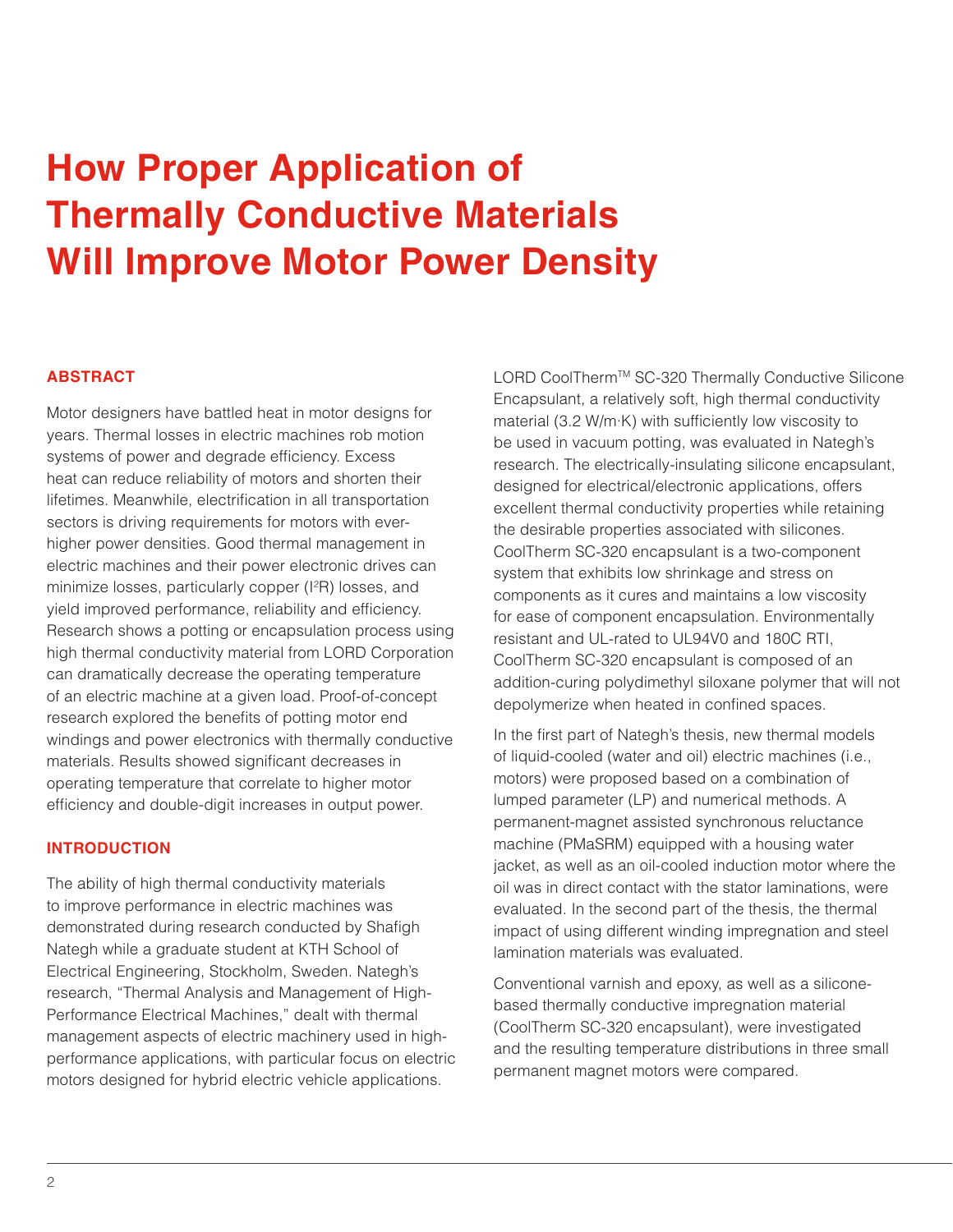In comparing the effects of various impregnation materials, the hot spot temperatures of the windings were measured under various coolant flow rates and current levels for each of the potted motors. The hot spot temperatures of the motor impregnated with CoolTherm SC-320 encapsulant were generally 40°C to 45°C cooler than the varnish-only motor, and about 12°C to 15°C cooler than the epoxy-potted motor.

No difficulties in vacuum filling were noted with CoolTherm SC-320 encapsulant despite its viscosity being somewhat higher than those of the epoxy and varnish. In addition, the potting compound was effective at decreasing the hot spot temperatures even when the potting was not 100% dense. For example, the hot-spot temperature of motors potted with CoolTherm SC-320 encapsulant increased by only 3°C as the potting density was decreased from 80% to 50%, whereas the hot spot temperatures of epoxyand varnish-potted motors increased by 19°C and 25°C, respectively, as their potting densities were lowered from 80% to 50%.

Nategh's research showed that hot spot temperatures can be reduced by 35% to 50% using CoolTherm SC-320 encapsulant as compared to an unpotted motor, compared to improvements of only 20% to 30% using typical epoxy potting materials. The potting compound may provide significant improvements in power density of electric motors.

A decrease in the hot-spot temperature of motors, depending on current, may provide an increase in achievable power/torque for a given motor size, decrease in motor size for a required power/torque, and longer motor operation before reaching temperature limits.

### **ANALYZING THE TEST DATA**

Additional analysis of the data found in Nategh's dissertation was performed at LORD Corporation. Hotspot temperatures from the dissertation were tabulated based on the potting materials thermal conductivity (varnish only, 0.25 W/m•K; Epoxylite, 0.9 W/m•K; and CoolTherm SC-320 encapsulant, 3.2 W/m•K), coolant flow rate, and applied current. Data were analyzed as a three-variable general factorial experimental design using common statistical analysis software. The results showed that end winding temperatures depended strongly on the current and thermal conductivity of the impregnation material, but there was no statistically significant dependence on coolant flow rate.

Statistical analysis further showed that with the CoolTherm SC-320 encapsulant, the average end-winding temperature was 25°C to 45°C lower than the varnishonly motor; and 10°C to 15°C lower than the epoxyimpregnated motor (Figure 1). Compared to varnish alone, the estimated achievable current required to reach the maximum temperature of 150°C is 14% higher with Epoxylite and 26% higher with CoolTherm SC-320 encapsulant.

Since the current is directly related to the torque, improved thermal performance of the potted motors offers several benefits:

- Higher Power Density More torque/horsepower from a similarly-sized motor; the same torque/horsepower from a smaller motor; and the ability to remove copper or steel from the motor.
- Better Reliability Low-temperature operation prevents insulation from degrading quickly, increasing the lifetime of motor insulation.
- Lower Copper Losses Lower operation temperatures translates to lower copper losses; less resistance to current flow  $=$  lower I<sup>2</sup>R losses.

#### **INDEPENDENT POTTING STUDY**

To independently verify the efficacy of using high conductivity thermal materials to improve motor performance, LORD Corporation worked with Advanced MotorTech, an engineering consulting and services company. Advanced MotorTech is involved in the research, development, fabrication, testing, and re-design of industrial and high-performance machines.

Advanced MotorTech tested the potting compound on a different type of motor from the ones used in the LORD Corporation research. They purchased Class F, 3 hp, 182T frame, totally enclosed fan-cooled (TEFC) motors with a rated rpm of 1760; voltage: 208-230/460, three-phase, 60 Hz; full-load current: 8.4-7.8/3.0. For the test procedures, they knew that using a resin in a standard motor could improve a motor's performance by making the motor run cooler or making it run harder without exceeding its temperature rating. Advance MotorTech went into the testing with no preconceived notions of the outcome.

Six thermocouples were installed on each motor end (drive-end and fan-end), two per winding base, for a total of 12 thermocouples measuring winding temperature.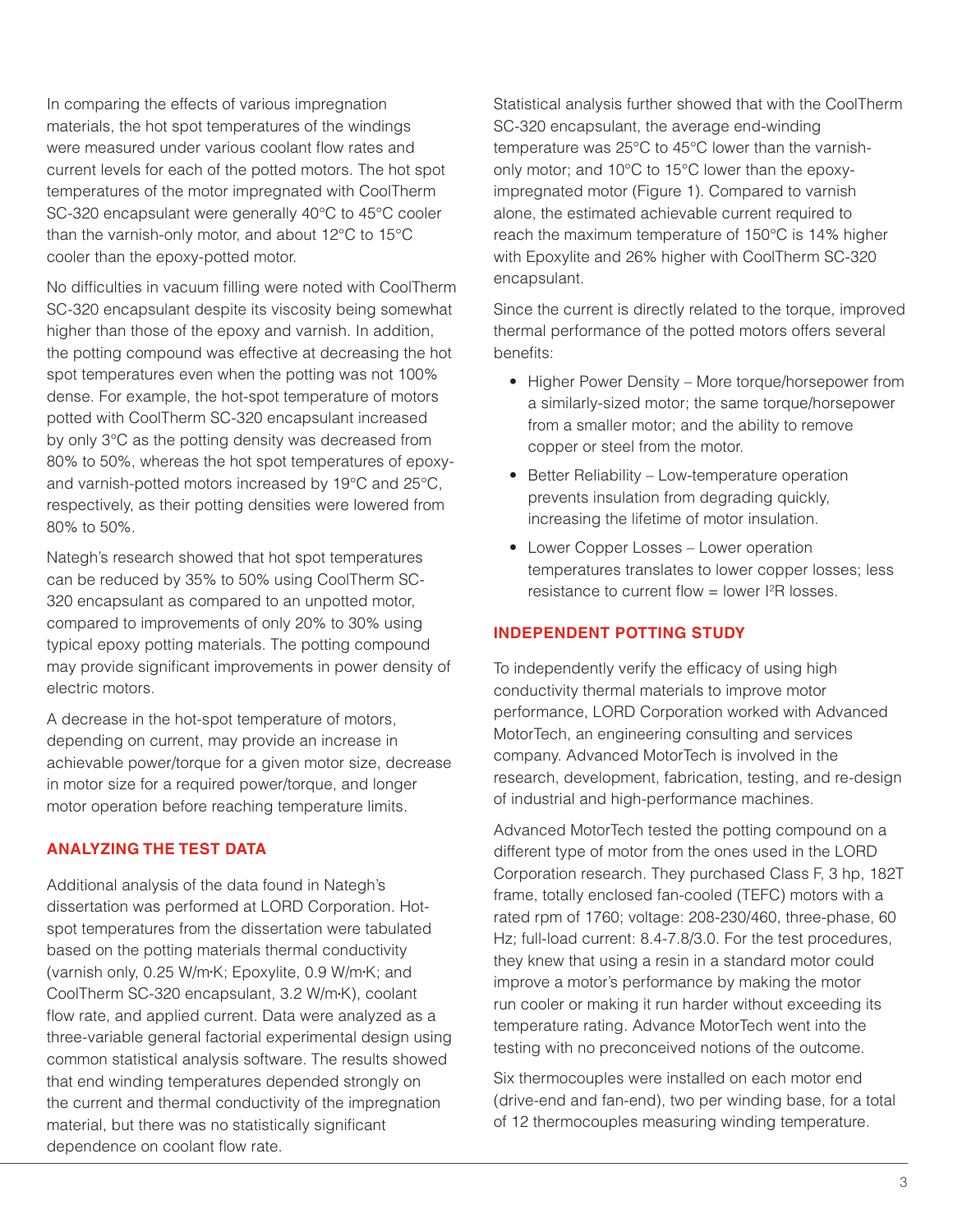Thermocouples were also added to the motor skin to monitor the outside temperature. Four "as-received" motors were tested using a "quick, full-load test." From that testing, two motors with similar current, power and temperature rise were selected for subsequent tests.

A controlled test for equal comparison was done on the unpotted motors. The motors were coupled to a DC generator. A dynamometer accurately controlled the power output of the generator, and a digital meter provided readout of the torque transducer. To determine an accurate comparison between the motors, the testing was accomplished in the same room, with the same load, generator and meters; and the same ambient temperature (24.8°C). During the testing, the motors were run until they were thermally stable. Temperatures rose in the motors over time. The fan-end ran cooler and the shaft-end ran warmer, and both motors performed according to the manufacturer's instructions.

Of the two motors chosen for the testing, one was left unpotted and one was encapsulated with CoolTherm SC-320 silicone encapsulant. For the potted motor testing, CoolTherm SC-320 resin was mixed with CoolTherm SC-320 hardener. In this work, the CoolTherm SC-320 silicone encapsulant was poured into the motor, although the encapsulant can be applied with handheld cartridges or automatic meter/mix/dispense equipment. A vacuum was used to minimize air bubbles. The encapsulant was allowed to cure for 24 hours at room temperature. It can also be cured faster at 125°C for 60 minutes. After curing, the insert was removed and the air gap cleaned. During the encapsulation process, workers at Advanced MotorTech found that CoolTherm SC-320 encapsulant exhibited none of the "strong" odor or "eye-irritating" fumes commonly noticed in other epoxy compounds.

The same load conditions were used for the potted vs. unpotted motors – a full-load test (100% torque). Testing results showed that the average overall temperature was 7°C cooler with the potted motor (54°C compared to 61°C for the unpotted control motor). The temperature difference between the fan and drive sides was only 3°C compared to 5°C to 6°C for the unpotted motor. Therefore, the potted motor, encapsulated with CoolTherm SC-320 encapsulant, ran cooler than the unpotted motor. (Figures 1 and 2)

Both motors were also tested at overload conditions (164% and 174% rated torque) to determine the thermal effects under extreme conditions. The potted motor averaged 30°C cooler than the unpotted motor at the highest torque. This is a significant difference, and could lead to a projected eight-time longer dielectric life. The temperature difference between the drive and fan sides was less in the potted motor ( $\Delta T = 9^{\circ}C$  compared to 16°C for potted compared to unpotted motors, respectively).

The potted compared to the unpotted motors also exhibited a dramatic difference in skin temperatures. Testing showed that, while the average skin temperatures were about the same, the potted motor had only an 8°C difference between the hottest and coldest spots, whereas the unpotted motor had a 20°C difference. Thus, there was a more even distribution of skin temperature



**Figure 1:** Average Coil Temperature – Drive-End



**Figure 2:** Average Coil Temperature – Fan-End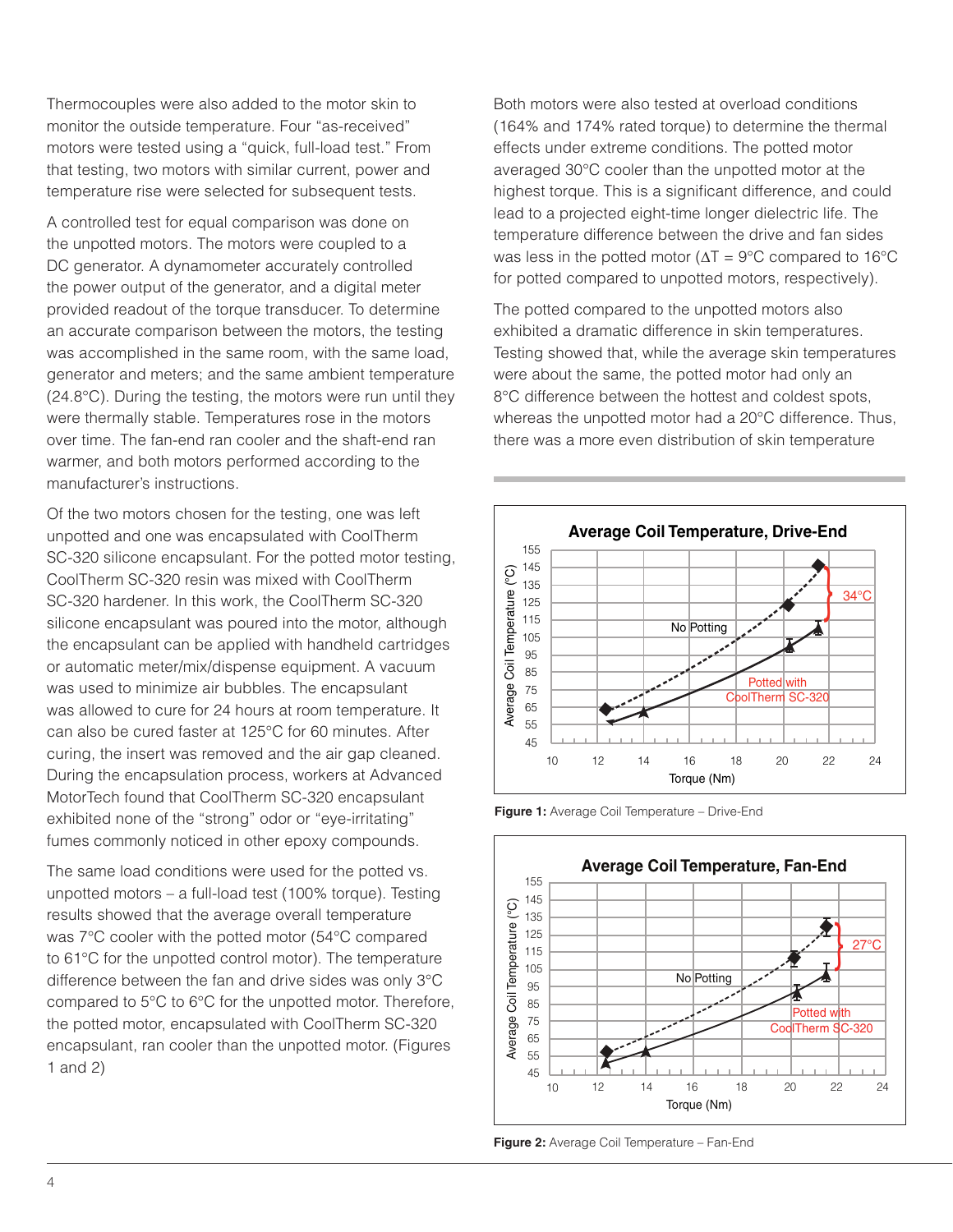in the potted motor. This can be attributed to the air-gapfilling properties of the silicone resin. CoolTherm SC-320 encapsulant evenly and smoothly fills in all air gaps around the end windings. This results in even differential temperatures around the motor's frame, and helps to mitigate any stress and performance issues that might be created as the motor operates.

## **CONCLUSION**

The results of testing both at LORD Corporation and at KTH clearly show the benefits of potting with thermally conductive materials. Motors potted with CoolTherm SC-320 encapsulant offer more torque and horsepower at a given temperature and should provide higher reliability and lower copper losses at the same torque (Figure 3). The tests demonstrated a 30°C difference at the highest applied torque and load, and an improvement in copper losses of about 10%. Alternatively, at the same highest temperature, there was a 16% improvement in torque with the potted motor.

Developed to provide exceptional thermal conductivity for electrical/electronic encapsulating, CoolTherm SC-320 encapsulant also retains the desirable properties associated with silicones. The low-viscosity encapsulant provides better flow-ability while reducing the risk of air

entrapment. It is designed with lower durometer to reduce mechanical stress on electronic components and lower the probability of failure. Its low coefficient of thermal expansion results in lower stresses due to temperature change.

Possible applications for CoolTherm SC-320 encapsulant include those in which higher power at lighter weight is needed, such as motors for electric vehicles; aerospace actuators and motors; and portable power generation equipment. Better thermal management in electric motors can reduce the current, and therefore, the energy required to provide the necessary power; and can also extend a motor's lifetime. Cost savings may also be possible due to the reduced amount of copper wire required for the motor windings. Thus, savings in weight, energy, and/or cost may all be possible depending on the application.

LORD Corporation is continuing to collaborate with development partners to verify the benefits of using high thermal conductivity materials in motor potting applications. These benefits include: higher power densities - reduced copper and steel weight via thermal potting material; improved reliability – substantially lower operating temperatures and elimination of hot spots; and improved efficiency.